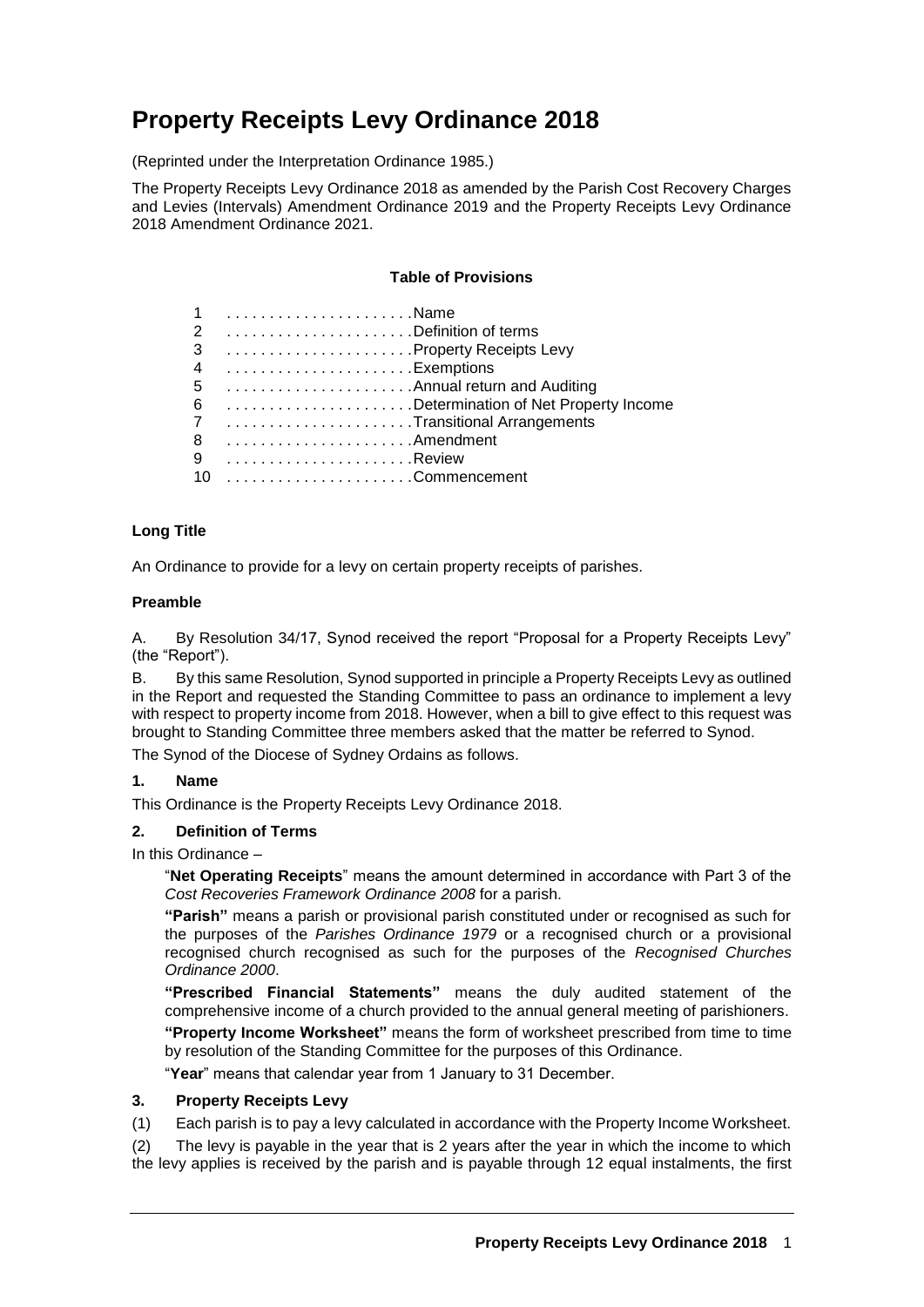due and payable on 1 January of the relevant year and subsequent instalments due and payable on the first day of each succeeding month.

(3) The funds raised by the levy are to be applied by the Standing Committee in accordance with the determination or direction of the Synod.

## **4. Exemptions**

- (1) Notwithstanding clause 3
	- (a) the levy does not apply to income received by a parish in a year if the Net Operating Receipts of the parish for that year are \$120,000 or less, and
	- (b) the levy does not apply to income earned in a year from a property or fund held for the purposes of a parish if –
		- (i) some of that income is applied for non-parish purposes pursuant to an ordinance, or
		- (ii) the Standing Committee declares by ordinance or resolution that the levy does not apply to the whole or any part of that income.

(2) Any income to which the levy does not apply as a result of subclause 4(1) is to be taken into account in determining the applicable band for calculation of the levy on any other income of the parish in the Property Income Worksheet, unless Standing Committee declares by ordinance or resolution that such income is not to be included in the calculations.

# **5. Annual Return and Auditing**

Each year the wardens of the principal or only church of each parish or the wardens of the parish (except a parish to which clause 4(a) applies) are to present the Property Income Worksheet to the Auditor for audit and forward a copy of the duly audited Property Income Worksheet to the Diocesan Secretary at or within 7 days after the annual general meeting of the principal or only church of the parish.

# **6. Determination of Net Property Income**

Notwithstanding any other provision of this ordinance, except clause 4(a), the Standing Committee is authorised to determine a parish's Net Property Income for a year for the purposes of this Ordinance by making an estimate based on the information in the parish's Prescribed Financial Statements for that year, if –

- (a) the wardens of the principal or only church of the parish or the wardens of the parish do not comply with any of the requirements in clause 5, or
- (b) the information in the Property Income Worksheet of the parish is inconsistent with the Prescribed Financial Statements of the church or churches of the parish.

## **7. Transitional Arrangements**

Notwithstanding clause 3, the levy payable by a parish is subject to the following staged introduction –

- (a) for income received by the parish in 2019, 33% of the levy is payable,
- (b) for income received by the parish in 2020, 67% of the levy is payable, and
- (c) for income received by the parish in 2021 and each subsequent year, 100% of the levy is payable.

## **8. Amendment**

Any amendment to the income bands and levy rates applicable to those bands appearing in the Property Income Worksheet must be authorised by the Synod.

## **9. Review**

This Ordinance is to be reviewed by the Synod not later than 7 years after the date of commencement.

## **10. Commencement**

This Ordinance commences on the date of assent.